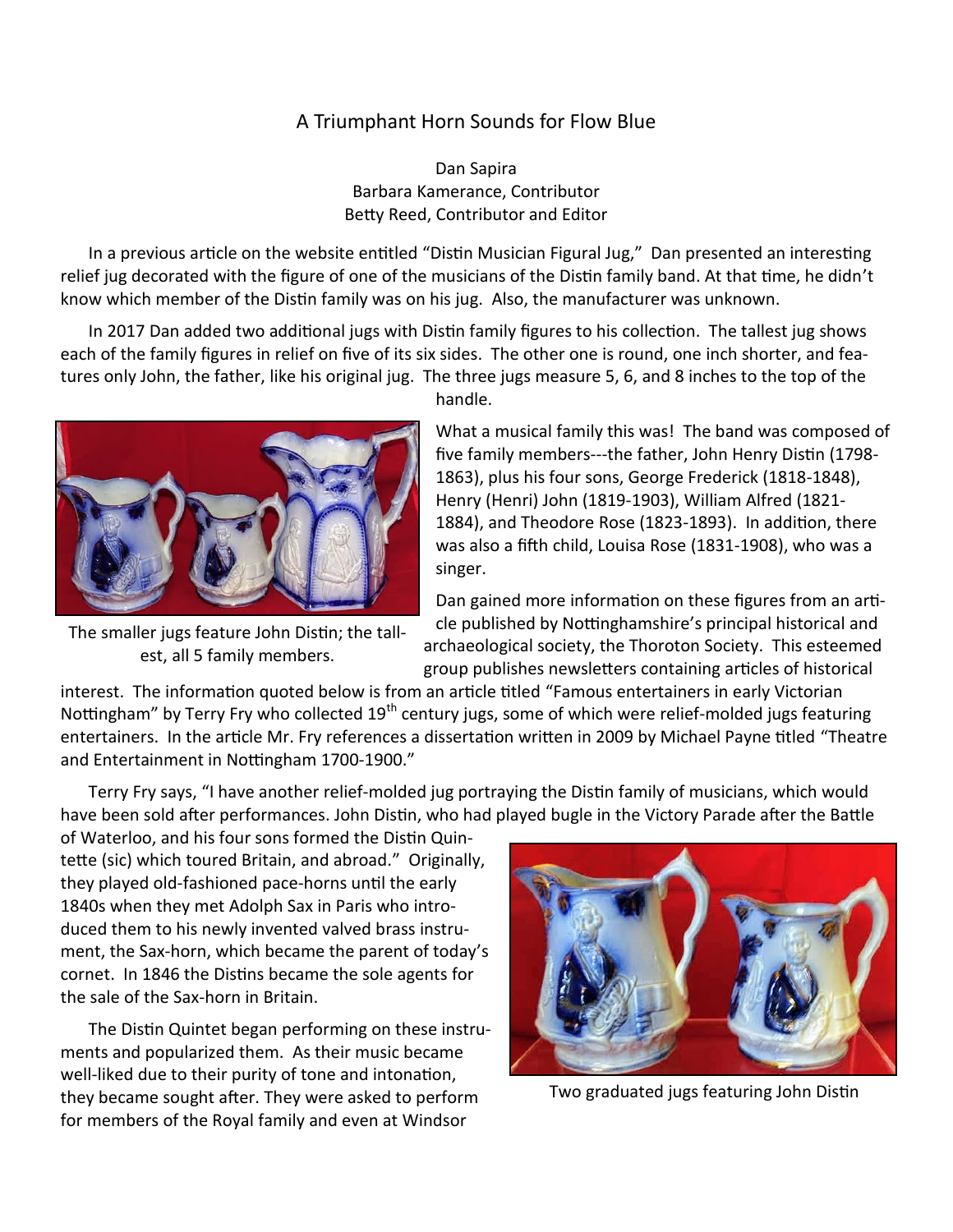Castle for Queen Victoria. King Louis Philippe of France had five solid silver Sax-horns made which he presented to the Distins. In time, the quintet performed before nearly every crowned head in Europe.

The quintet became a quartet with the death of George Frederick who died at age 30 in 1848. John rearranged all the quintet music for a quartet plus the piano. The next year the four musicians were to begin their tour of the U. S. and Canada with concerts in New York



Each panel of the tallest jug features a different family member.



City at the Park Theater, but the venue burned to the ground as they were crossing the Atlantic. Their concerts were transferred to another venue, the Concert Room at Castle Garden. During rehearsals for their concert series in NY, a businessman offered to pay them the then unprecedented sum of \$400 plus their travel and hotel expense for a single concert in Philadelphia. They arrived just before the concert, performed, collected the \$400 plus \$200 for expenses, then returned immediately to NY. The Castle Garden concerts were quite successful. However, the attendance at their other U. S. concerts was severely affected by the cholera epidemic and unrelated riots. Their Canadian tour also did not go well. Thus, these two tours, while critically acclaimed, were a

financial failure. Despite this, Henry now had a dream to return to the U. S. someday to live.

After returning to England, the members began to go in separate musical directions. Theodore Rose had been taking voice lessons while a member of the band. A baritone, he left the band to sing with two choral groups. He also became a successful voice teacher and composer of choral works. Three of his works won prizes. Some of his works became quite popular.

After returning to London in 1949, Henry left the group to take over the family business which was renamed Distin & Co. The firm began manufacturing brass instruments and sold Adolph Sax instruments. Henry became a valuable contributor in the evolution of brass instruments. In 1855, just six years later, he won a prize medal at the Paris World's Exposition for his brass instruments as they were judged to be superior to those made elsewhere in Europe. Consequently, he became a celebrated manufacturer of brass instruments in both England and the U. S. It was during this time that the father, John Henry, died in 1863. In 1868, Boosey & Co., a music publishing firm which also made wind instruments, bought Distin's business in London to augment its line of wind instruments.

Henry spent the next eight years in Paris. Within a few years he lost much of his money in concerts and other ventures. In 1876 Henry returned to New York where he began manufacturing brass instruments, especially cornets.